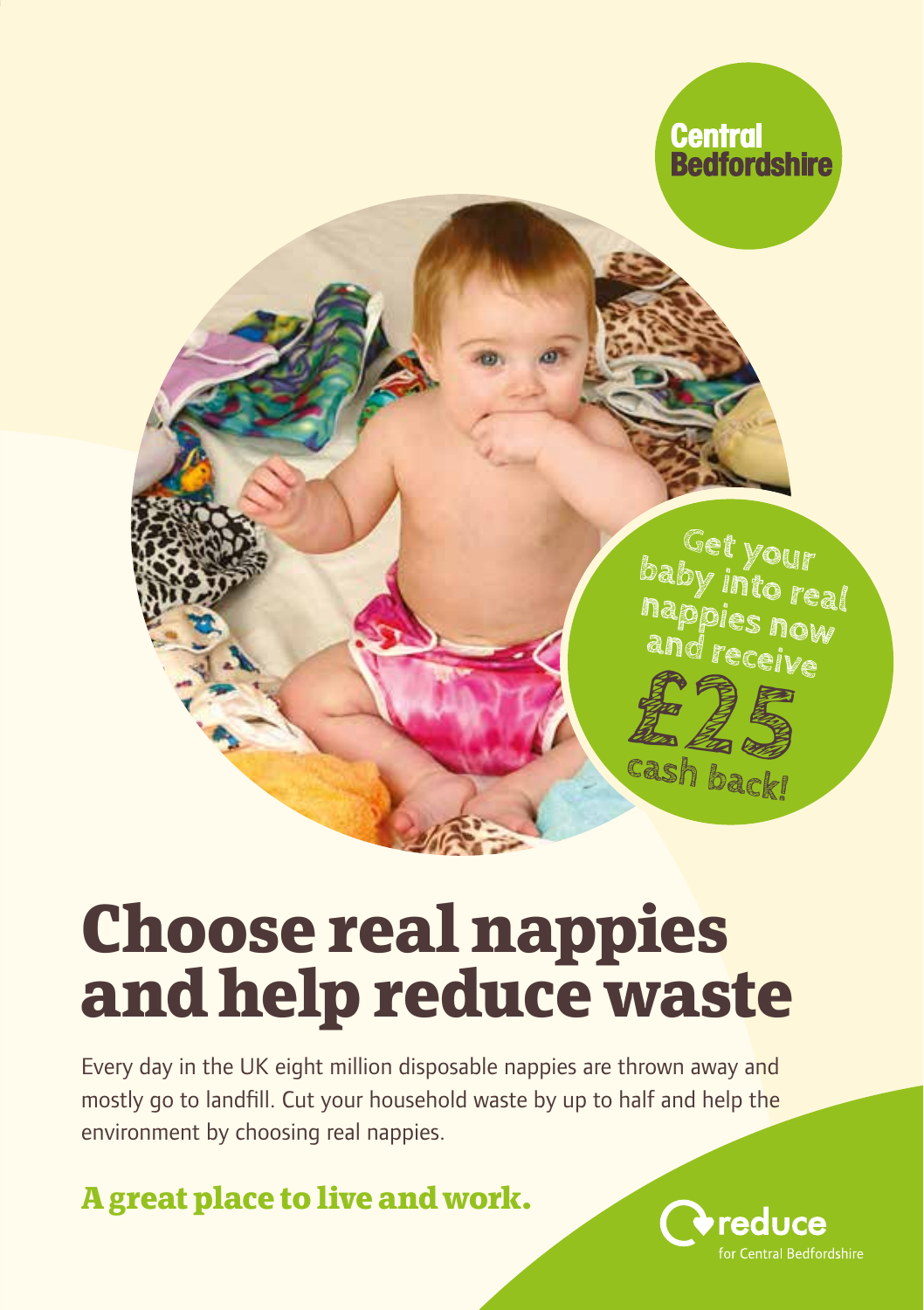# **What are real nappies?**

**Do you like the idea of using natural cloth nappies for your baby, but tales of folding terries, safety pins, scratchy plastic pants and a bucket full of chemicals put you off? Don't worry modern cloth nappies are easy to use, easy to care for, attractive as well as stylish, in a range of materials such as cotton, bamboo and microfleece.**

**Real nappies save you money! You can save up to £500 for your first baby** 

They are real because unlike disposable nappies they can be used again and again. They are real because they are

not made from plastic and do not contain chemicals. They are real because they fit in easily with your lifestyle and are as simple to use as disposables.

## **What are the options?**

### **Home washing**

**•** The cheapest option is buying your own real nappies and washing them at home.



- **•** You have a wide range of nappy types to choose from, so you can select the best style for your baby and your individual circumstances.
- **•** You can choose a routine which suits you, maybe washing every 2-3 days.
- **•** You can store nappies prior to washing either in a lidded nappy bucket or in a waterproof bag.
- Washing at 40 60°c is perfectly adequate to sterilise nappies – there is no need for a boil wash.
- **•** A list of local real nappy advisors, who can offer further information, can be found on the back page.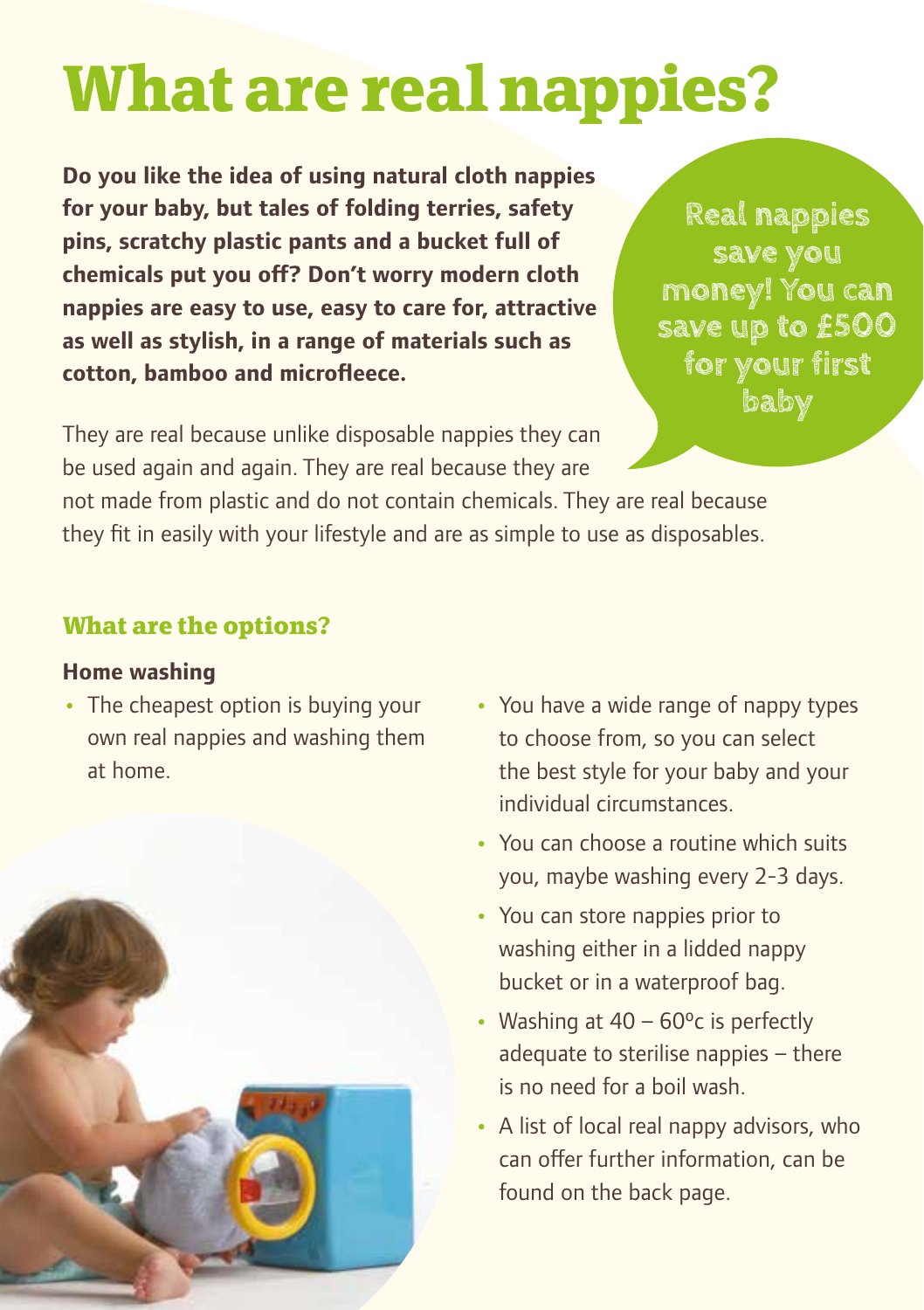# **Why choose real nappies?**

- **•** You no longer need to boil, soak, use pins or fold and they are no harder to put on than a disposable, normally fastened with Velcro or poppers.
- **•** Babies using washable nappies tend to potty train 6 months earlier than those in disposables.
- **•** Real nappies save you money! You can save up to £500 for your first baby if you home launder washable nappies from birth to potty training. Reuse your cotton nappies for a second baby and save even more money!
- **•** Nearly 6,000 babies are born in Bedfordshire every year and each baby could use up to 5,000 nappies by the time they are potty trained.
- **•** Approximately one tonne of disposable nappies per baby are landfilled from birth to potty training.
- **•** The very first disposable nappies are still slowly rotting away in landfill sites. The plastic in nappies can take up to 500 years to rot away completely.
- **•** In a household with a baby, up to 50% of their household rubbish could be disposable nappies!
- **•** Every year councils in the UK spend £40 million sending disposable nappies to landfill.

If you live in Central Bedfordshire, we will give you **£25** back when you spend £50 or more purchasing either washable nappies, covers or training pants from any company, or subscribe to a nappy laundry service (see terms and conditions on separate application form). Offer is limited to the first 100 successful applications.

For more information on the cash back scheme please contact Central Bedfordshire Council on **0300 300 8302** or visit **www.centralbedfordshire.gov.uk/recycling**

**Get your baby into real nappies now and receive £25 cash back!**